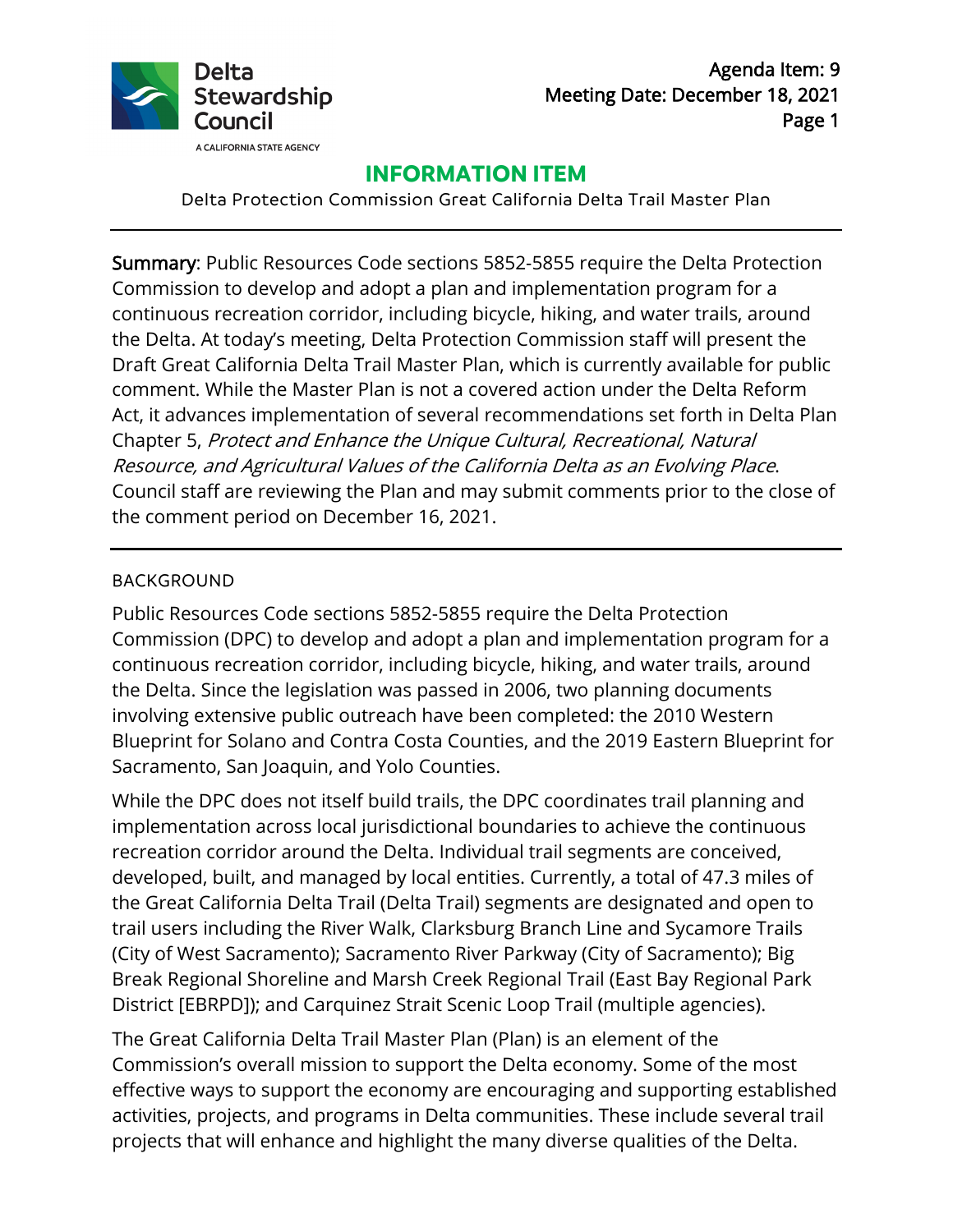## PLAN APPROACH AND STRUCTURE

The vision for the Delta Trail is a continuous recreational corridor through the five California Delta counties (Contra Costa, Solano, Yolo, Sacramento, and San Joaquin), including routes accessible to all with connections to other trails, recreational facilities, water access sites, and public transportation. The trail will link the San Francisco Bay Trail system at the Carquinez Bridge in Contra Costa and Solano Counties to planned Sacramento River trails in Yolo and Sacramento Counties, ending with the Sacramento River Parkway Trail at the Jibboom Street Bridge.

The Plan lays out important considerations trail planners should account for, including both opportunities and constraints in the development of the trail. It is also intended to help the public understand the goals and strategies for the trail, and the range of possible benefits from the trail. The Plan is meant to support agency planning efforts and is not a mandate for local agency land use changes.

Four regional maps (Western, Northern, Central, Southern) depict existing and proposed trails and associated features. The Plan includes Trail Design Guidelines specifying recommended Delta Trail types and classifications; specific trail design standards for the Delta; principles for designing trails in different settings and accommodating specific user types; suggested trail road crossings and connections; signage and wayfinding guidelines; and guidance for trail amenities. The Plan also includes planning-level estimated costs for various trail types; funding opportunities and sources; and approaches to operating and maintaining the trail system.

The Plan is intended to be a useful and lasting tool for community partners who are involved in trail development. These include public works and park and recreation planners, local trail and outdoor education or environmental justice advocates, and those seeking to preserve and inspire appreciation for the Delta's unique cultural, recreational, natural resource, and agricultural values.

#### Community Engagement

Outreach efforts for the Plan included Stakeholder and Technical Advisory Committee meetings, a public survey, and input from local agency planners, park and trails practitioners, trail advocates, an agricultural operation, and Levee Management Agencies (Reclamation Districts or RDs). DPC staff also presented the Draft Plan to the Delta Protection Advisory Committee and the DPC Board. The Draft Plan is now available for review and comment at

[http://delta.ca.gov/recreation-and-tourism/.](http://delta.ca.gov/recreation-and-tourism/) The DPC hosted two virtual public workshops on the Draft Plan on November 30, 2021, and December 8, 2021.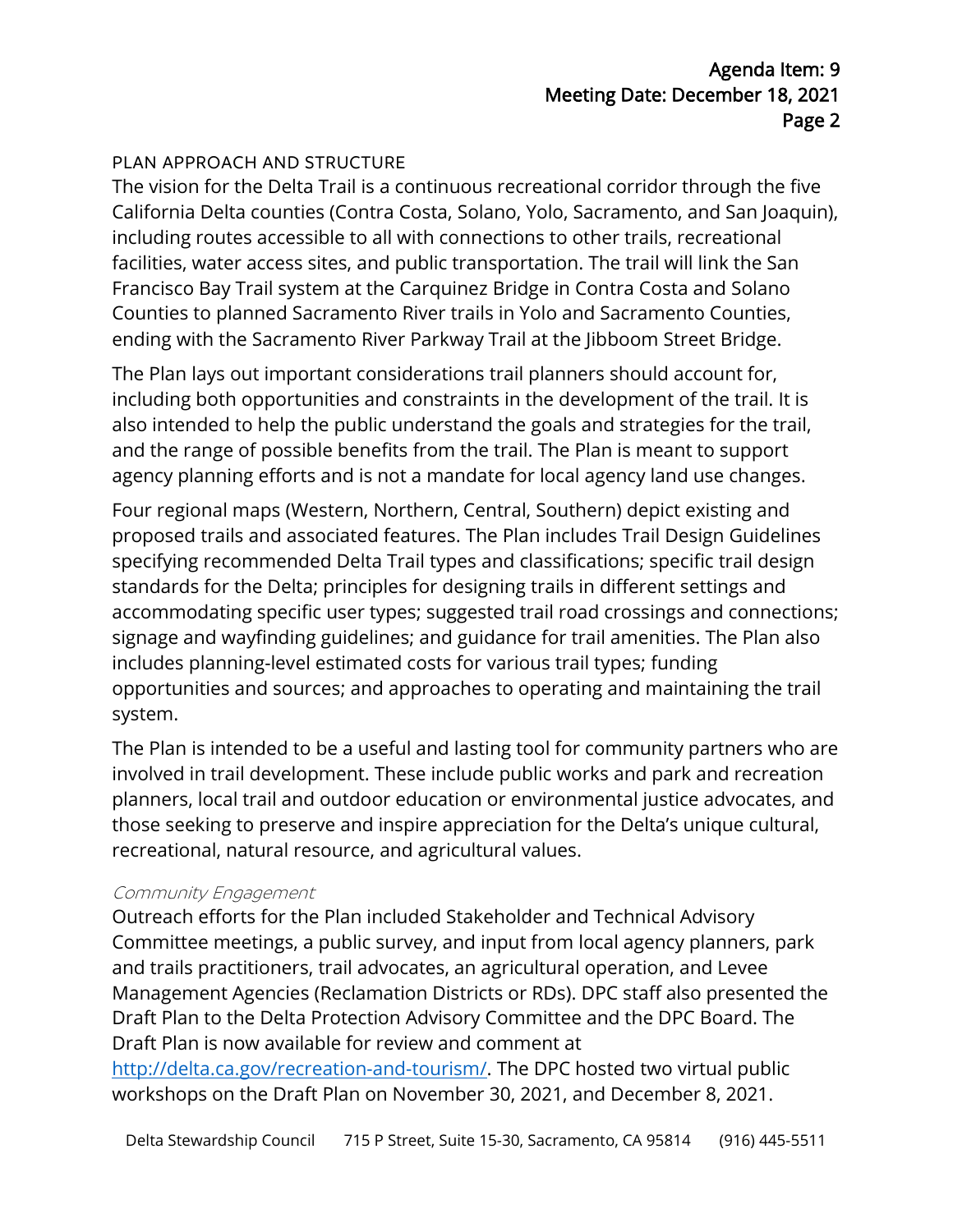## RELATIONSHIP TO THE DELTA PLAN

The DPC has determined that pursuant to California Environmental Quality Act (CEQA) Guidelines Section 15262 (Feasibility and Planning Studies), the Great California Delta Trail Master Plan is a planning study for possible future actions that the DPC has not approved, adopted, or funded and as such is exempt from CEQA and does not require preparation of an Environmental Impact Report (EIR) or Negative Declaration (ND). For the Council's purposes, projects that are exempt from CEQA are generally not considered covered actions that would be required to demonstrate consistency with the Delta Plan, as they would not have a significant impact on the achievement of one or both of the coequal goals or the implementation of government-sponsored flood control programs to reduce risks to people, property, and state interests in the Delta. (Cal. Wat. Code § 85057.5(a); Cal. Code Regs., tit. 23, §§ 5001(j)(1) and 5001(dd)(4)). However, the Plan advances implementation of the following Delta Plan recommendations:

- DP R12: Encourage Partnerships to Support Recreation and Tourism. The DPC and Delta Conservancy should encourage partnerships between other state and local agencies, and local landowners and businesses to expand recreation, including boating, promote tourism, and minimize adverse impacts to nonrecreational landowners.
- DP R16: Encourage Recreation on Public Lands. Public agencies owning land should increase opportunities, where feasible, for bank fishing, hunting, levee-top trails, and environmental education.
- DP R17: Enhance Opportunities for Visitor-serving Businesses. Cities, counties, and other local and state agencies should work together to protect and enhance visitor-serving businesses by planning for recreation uses and facilities in the Delta, providing infrastructure to support recreation and tourism, and identifying settings for private visitor-serving development and services.

#### NEXT STEPS

Council staff may prepare and transmit comments on the Plan to the DPC, inclusive of any comments from Council members offered at today's meeting. Following the conclusion of the public comment period, DPC staff will prepare a final version of the Plan for DPC Board approval. DPC and local agency partners will begin implementation of the Plan. The Council may receive certifications of consistency for individual future trail projects resulting from the Plan as covered actions.